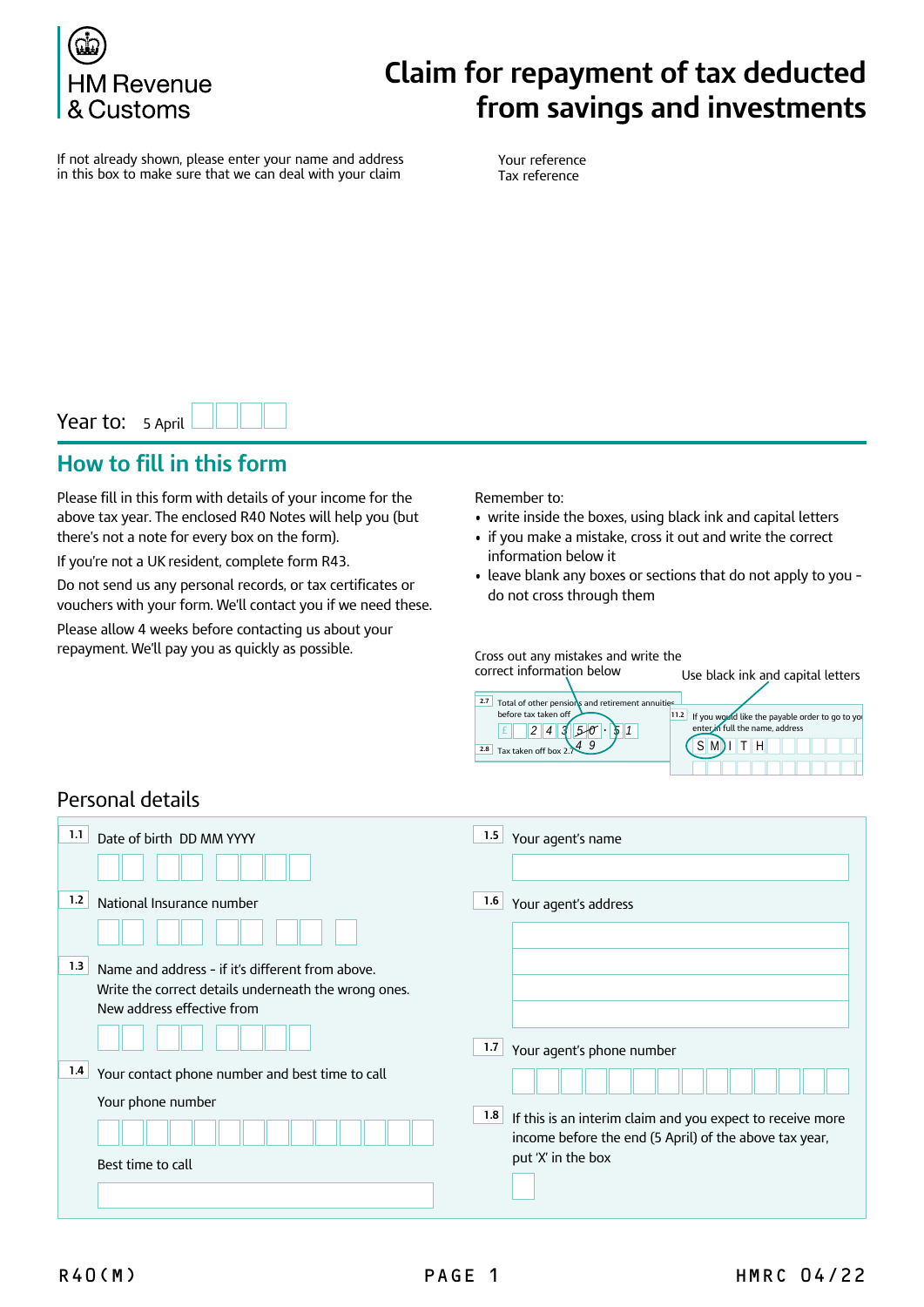### UK employment income, pensions and state benefits

| 2.1               | Total pay from all employments, before tax taken off<br>(from P60/P45)<br>t.                                                                                                                                                              | 2.6<br>Tax taken off any taxable Incapacity Benefit included<br>in box $2.5$               |
|-------------------|-------------------------------------------------------------------------------------------------------------------------------------------------------------------------------------------------------------------------------------------|--------------------------------------------------------------------------------------------|
| 2.2               | Tax taken off box 2.1 income                                                                                                                                                                                                              | 2.7<br>Total of other pensions and retirement annuities,<br>before tax taken off           |
| 2.3<br>2.4<br>2.5 | State Pension - enter the amount you were entitled to<br>receive in the year not the weekly or 4 weekly amount.<br>Read the R40 notes<br>If you do not receive State Pension, put 'X' in the box<br>Total of other taxable state benefits | 2.8<br>Tax taken off box 2.7<br>2.9<br>Flat rate expenses, professional subscriptions, etc |

#### UK interest and dividends

| With joint accounts, only enter your share of the interest received.                                                                  |                                                                                                                               |
|---------------------------------------------------------------------------------------------------------------------------------------|-------------------------------------------------------------------------------------------------------------------------------|
| 3.1<br>Net interest paid by banks, building societies etc, purchased<br>life annuities and PPI payments - after tax taken off         | 3.5<br>UK company dividends (but do not add on the tax credit)<br>3.6<br>Dividends from UK authorised unit trusts, open-ended |
| 3.2<br>Tax taken off                                                                                                                  | investment companies and investment trusts (but do not<br>add on the tax credit)                                              |
| 3.3<br>Gross amount - the amount before tax taken off                                                                                 | 3.7<br>Stock dividends - enter the appropriate amount in cash/<br>cash equivalent of the share capital - without any tax      |
| 3.4<br>Untaxed interest not included in box 3.3 (if you have more<br>than one account - read the R40 notes for boxes 3.1 to 3.7)<br>£ |                                                                                                                               |

### Trust, settlement and estate income

| 4.1                                                    | 4.7                                                 |
|--------------------------------------------------------|-----------------------------------------------------|
| Unique Taxpayer Reference (UTR) of the trust           | Tax paid on box 4.6 income                          |
| 4.2                                                    | 4.8                                                 |
| Net amount taxed at trust rate - after tax taken off   | Net amount of dividend income                       |
| 4.3                                                    | 4.9                                                 |
| Tax paid on box 4.2 income                             | Tax credit on box 4.8 income                        |
| 4.4                                                    | 4.10                                                |
| Net amount of non-savings income - after tax taken off | Income payments from settlor-interested trusts      |
| 4.5                                                    | 4.11                                                |
| Tax paid or tax credit on box 4.4 income               | Net amount of dividend income - after tax taken off |
| 4.6                                                    | 4.12                                                |
| Net amount of savings income - after tax taken off     | Tax paid on box 4.11 income                         |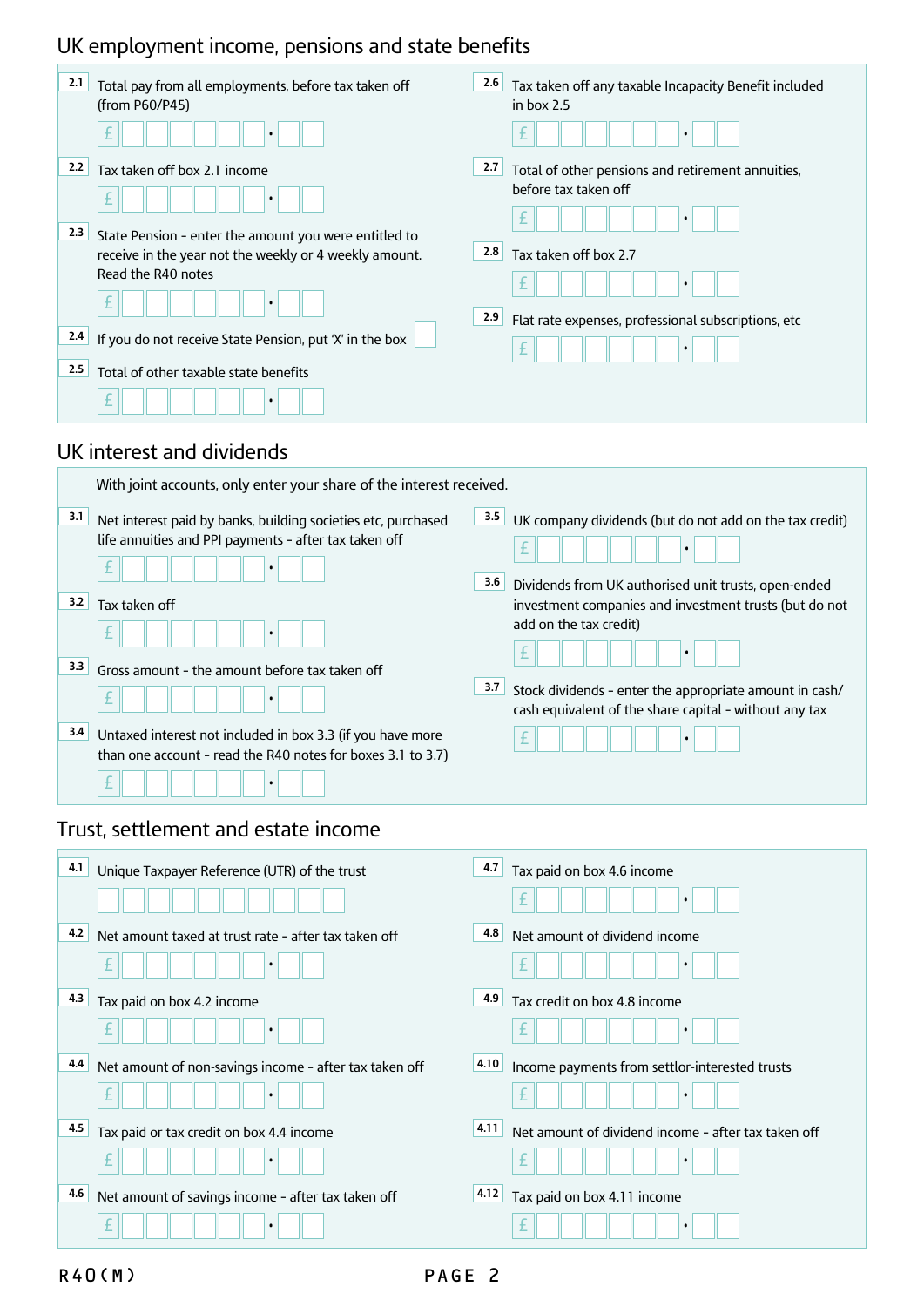### UK land and property

| 5.1<br>Income                     | 5.4<br>Loss                                          |
|-----------------------------------|------------------------------------------------------|
| ÷                                 | ÷                                                    |
| 5.2<br>Expenses allowable for tax | Land and property losses brought forward from<br>5.5 |
| ÷.                                | earlier years<br>÷                                   |
| 5.3<br>Profit                     |                                                      |
| ÷.<br>∸                           |                                                      |

### Foreign income

|     | Enter the sterling equivalent of your foreign income and tax paid. If there's more than one country of origin,<br>give the additional details on a separate sheet. Enter foreign dividends of £2,000 or less. | If you're a non-resident landlord, then foreign interest and foreign pensions need to be reported through self-assessment. |
|-----|---------------------------------------------------------------------------------------------------------------------------------------------------------------------------------------------------------------|----------------------------------------------------------------------------------------------------------------------------|
| 6.1 | Foreign dividends (net amount)                                                                                                                                                                                | 6.7<br>Foreign tax taken off box 6.5 income                                                                                |
|     |                                                                                                                                                                                                               |                                                                                                                            |
| 6.2 | Foreign tax taken off box 6.1 income                                                                                                                                                                          | 6.8<br>Foreign interest and other savings                                                                                  |
|     |                                                                                                                                                                                                               |                                                                                                                            |
| 6.3 | Foreign dividends eligible for tax credit (net amount)                                                                                                                                                        | 6.9<br>Foreign tax taken off box 6.8 income                                                                                |
|     |                                                                                                                                                                                                               |                                                                                                                            |
| 6.4 | Foreign tax taken off box 6.3 income                                                                                                                                                                          | 6.10<br>Foreign pensions and any other foreign income                                                                      |
|     |                                                                                                                                                                                                               |                                                                                                                            |
| 6.5 | Foreign property income - before expenses                                                                                                                                                                     | 6.11<br>Foreign tax taken off box 6.10 income                                                                              |
|     |                                                                                                                                                                                                               |                                                                                                                            |
| 6.6 | Foreign property - expenses allowable for tax                                                                                                                                                                 | 6.12<br>Country of origin                                                                                                  |
|     |                                                                                                                                                                                                               |                                                                                                                            |

## Any other income and benefits

| 7.1                                             | 7.4                                                 |
|-------------------------------------------------|-----------------------------------------------------|
| Chargeable event gains                          | Other income and benefits (gross amount)            |
| 7.2                                             | 7.5                                                 |
| Number of years                                 | Tax taken off box 7.4                               |
| 7.3                                             | 7.6                                                 |
| Tax treated as paid on box 7.1 income           | Description of box 7.4 income                       |
| <b>Gift Aid</b>                                 |                                                     |
| 8.1                                             | 8.3                                                 |
| Gift Aid payments made in the year of claim     | Total of any 'one-off' payments included in box 8.1 |
| 8.2                                             | 8.4                                                 |
| Gift Aid payments made in the year of claim but | Gift Aid payments made after the end of the year of |
| treated as if made in the preceding year        | claim but to be treated as if made in that year     |